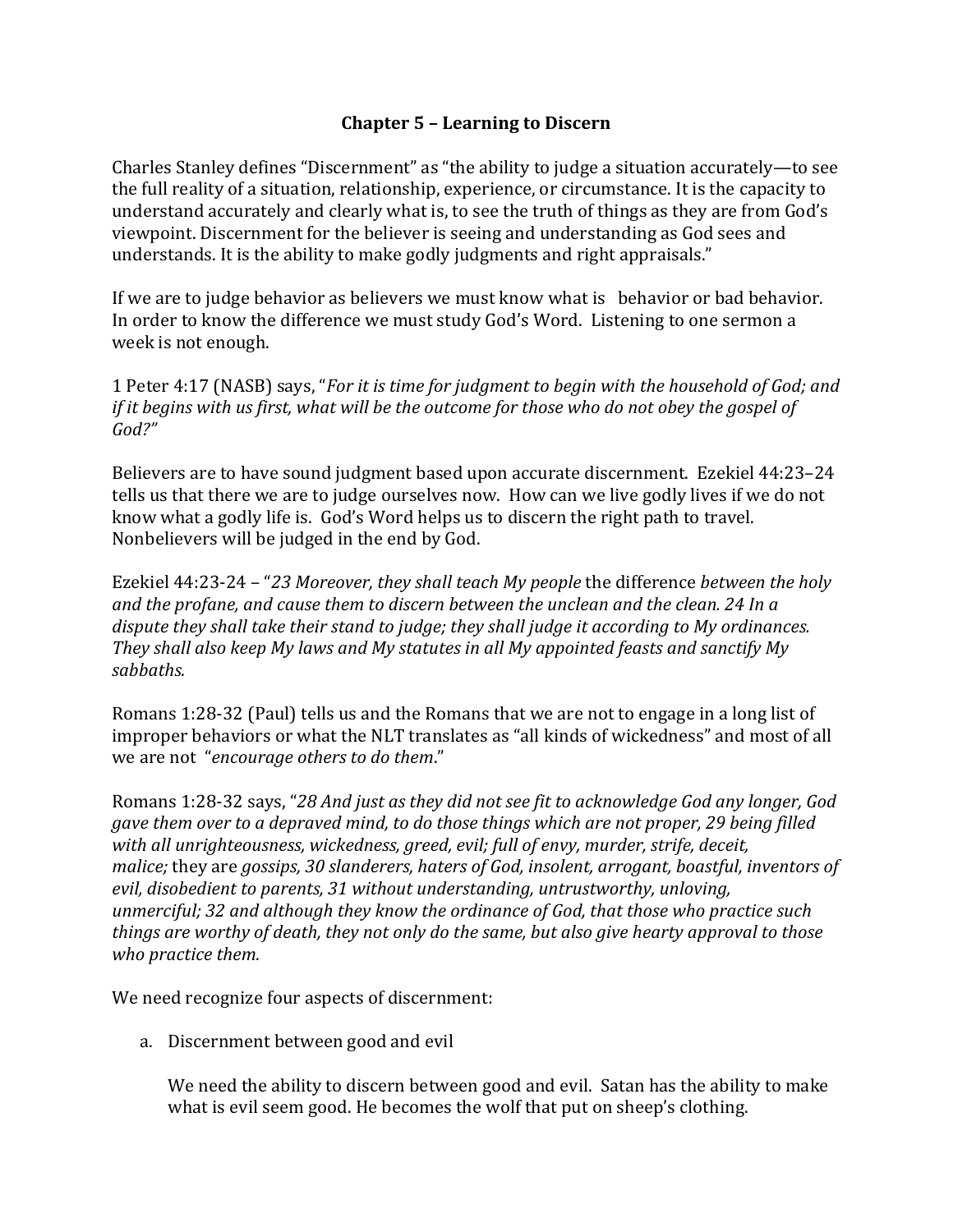(1 Cor. 15:33–34 says, "*Do not be deceived: "Bad company corrupts good morals. Become sober-minded as you ought* (NLT says "*Think carefully about what is right*"), *and stop sinning; for some have no knowledge of God. I speak this to your shame."* 

b. Discernment between what is real and what is illusion

We need to be able to tell if what we are seeing and hearing is fact or fiction.

Some people may come into our lives and give the appearance of good character only to be shown later to have had very bad motives.

c. Discernment between what is good and what is best

What does John 10:10b tell us about what Jesus wants for us?

 *"I came that they may have life, and have it abundantly."* 

"God does not desire that any person live a so-so, average life. He desires for every person to live an excellent life—morally excellent, spiritually excellent, relationally excellent. It isn't a matter of how much money or material goods a person has—but the degree of love, joy, and peace a person has. (Stanley)

d. Discernment between our desires and God's plan

Ask God to reveal His plan to you. Ask Him to show you the talents He has built into your life. Trust Him to show you how to develop those talents and use them to make a difference for Christ Jesus in this world. Don't settle for your own dead-end goals—get in line with God's goals and be all that He created you to be!

Discernment is a three-way key—it is a key to understanding God's will, having good judgment, and knowing God's voice.

1. A KEY TO GOD'S WILL

Discernment is key in discovering and understanding God's will for your life. There was an old adage that says, "If you don't stand for something, you'll fall for anything."

We can't trust our feelings because feelings can be very deceptive. They are temporary. What feels good in one minute doesn't necessarily feel good two hours later. We have to have discernment.

2. A KEY TO GOOD JUDGMENT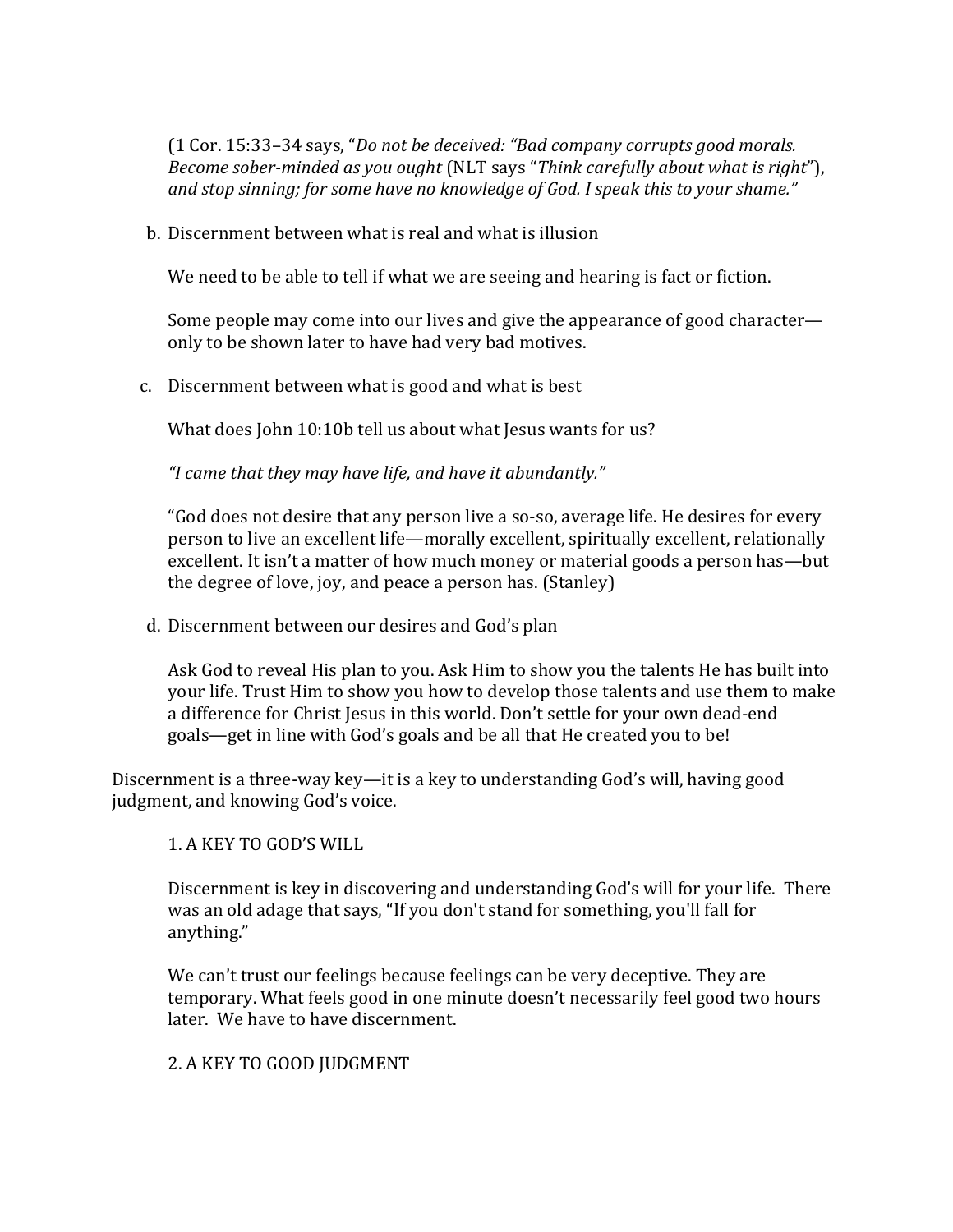Have you ever watched those info-mercials. "If you buy this product, it will make you …" You wonder who buys those products. People without discernment do. Discernment is key to having good judgment.

## 3. A KEY TO KNOWING GOD'S VOICE

Discernment helps us determine if God is speaking to us, or if the voice we are hearing is not of God. Remember, deception is one of Satan's tools.

The Lord said that He speaks in a still, small voice. (See 1 Kings 19:12.)

The Lord also said that He is our Shepherd, and His sheep, that's us, we will know His voice. (See John 10:4.)

## Here are a few things to help us know that it is God speaking:

1. The Lord will never impose on us something that hampers us from using the talents, skills, and resources that He has given to us.

Cults are notorious for this. They tend to force their will on their followers. God will never force His Will on us. When we were created He gave us free will. Just as a parent wants their children to show and do things because they love them, God desires that we openly voice our praise and thanksgiving to Him.

When we studied Galatians, Paul worked very hard to teach them that God desires that we live in grace, not legalism imposed by the personal preferences of other people.

2. The Lord will never speak something to us that is contrary to Scripture.

This is another reason that we need to study God's Word. If we know what the Bible says then we can check the message against it—and not just against one isolated verse that may seem to verify or confirm what you want the message to be.

Trust the Holy Spirit on a daily basis to guide you in EVERY aspect of your daily lives. John 14:16 tells us that the Father will send a "*another Helper*", that He may be with you "*forever*".

A number of times while walking with friends, one of the children walking with the group has reached up and grabbed my hand thinking that I was their dad. They quickly pull away when they realize it is not Dad. We can do the same thing if we do not discern God's voice or God's will and use good judgment daily, we can end up following Satan.

## THE IMPORTANCE OF OBEDIENCE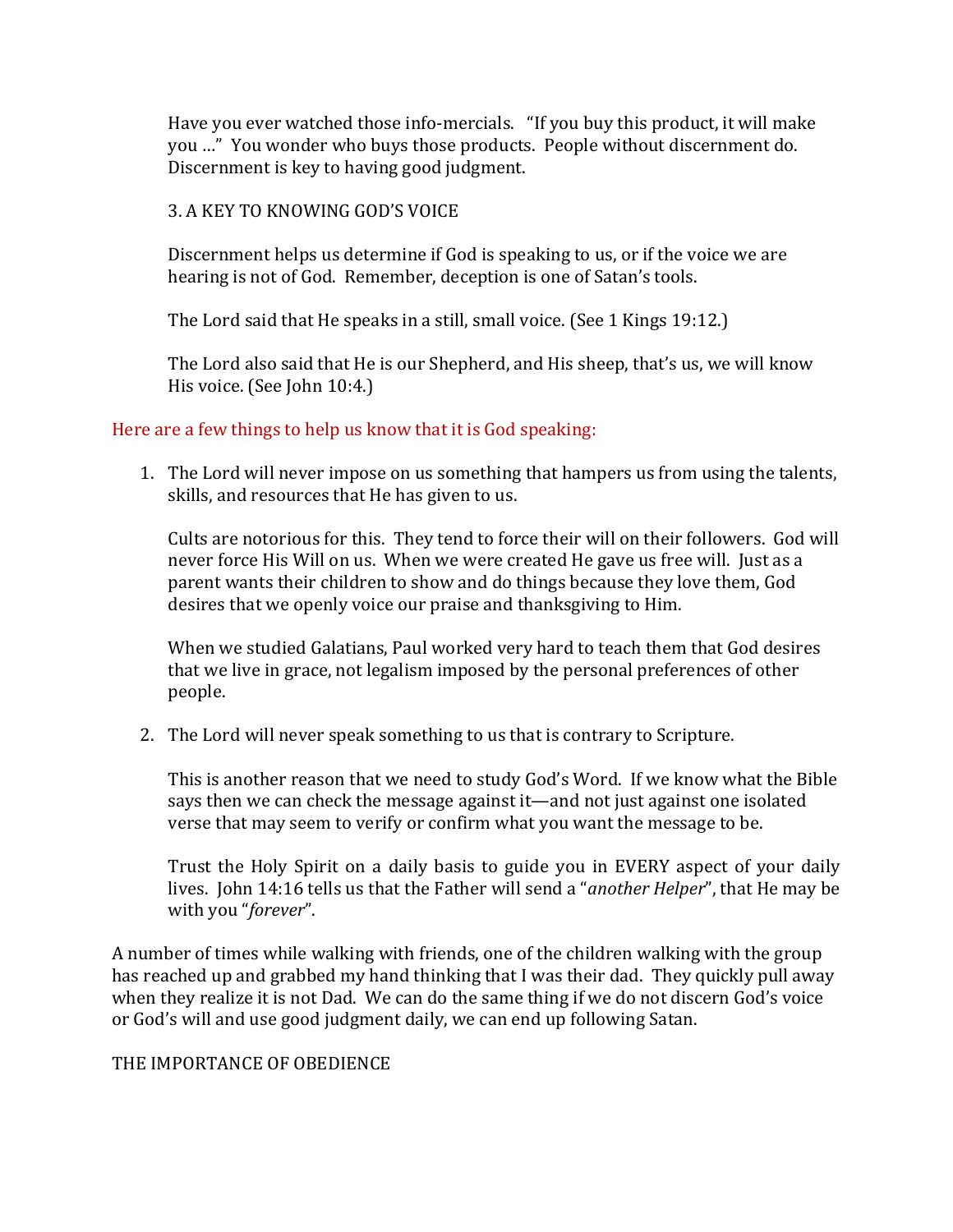I read two books written by John MacArthur, "The Gospel According to Jesus" and "The Gospel According to Paul". One of the key differences that MacArthur points out between the two messages about the Gospel is that Jesus demands obedience. Charles Stanley says, "Spiritual discernment works fully only when we desire to obey and actually do obey God's directives."

In order to better develop your spiritual discernment we must first recognize that it is something to be desired and sought. Just like knowledge we don't necessarily get it when accept Jesus Christ as our Savior.

The Holy Spirit fills us with His presence, and He is the Author of spiritual discernment, but the ability to discern comes as part of the process of our minds and hearts being renewed. Ephesians 4:21-24 says "*21 if indeed you have heard Him and have been taught in Him, just as truth is in Jesus, 22 that, in reference to your former manner of life, you lay aside the old self, which is being corrupted in accordance with the lusts of deceit, 23 and that you be renewed in the spirit of your mind, 24 and put on the new self, which in the likeness of God has been created in righteousness and holiness of the truth."* 

Psalm 119:66 tells us to pray for spiritual discernment. It says we should pray "*Teach me good judgment and knowledge*". This verse says*, "Teach me good discernment and knowledge, For I believe in Your commandments." (NASB)* The word 'discernment' and 'judgment' are much the same.

Additionally, Charles Stanley says, "we must learn to rely upon the Holy Spirit to be the Source of truth in us. Jesus taught that the Holy Spirit would be in us, with us, and upon us. The Holy Spirit determines our spiritual gifts, instructs us in the Word of God, empowers and energizes us, and is our Helper in all situations. The Holy Spirit reveals what Jesus would do and say in any given situation, and enables us to discern the truth in all situations." (See John 14–16.)

1 Corinthians 2:9–12 says, "*but just as it is written,* 

*"THINGS WHICH EYE HAS NOT SEEN AND EAR HAS NOT HEARD, AND which HAVE NOT ENTERED THE HEART OF MAN, ALL THAT GOD HAS PREPARED FOR THOSE WHO LOVE HIM."* 

*<sup>10</sup>For to us God revealed them through the Spirit; for the Spirit searches all things, even the depths of God. 11 For who among men knows the thoughts of a man except the spirit of the man which is in him? Even so the thoughts of God no one knows except the Spirit of God. 12 Now we have received, not the spirit of the world, but the Spirit who is from God, so that we may know the things freely given to us by God,* 

Paul is telling us that the Holy Spirit reveals to us the truly important things of life—the things that are of God and that have eternal benefit. As believers, we have God inside us, not a portion of God. With the Holy Spirit living in us we have the ability to understand God's Will and God's Word and we have a perfect connection with God.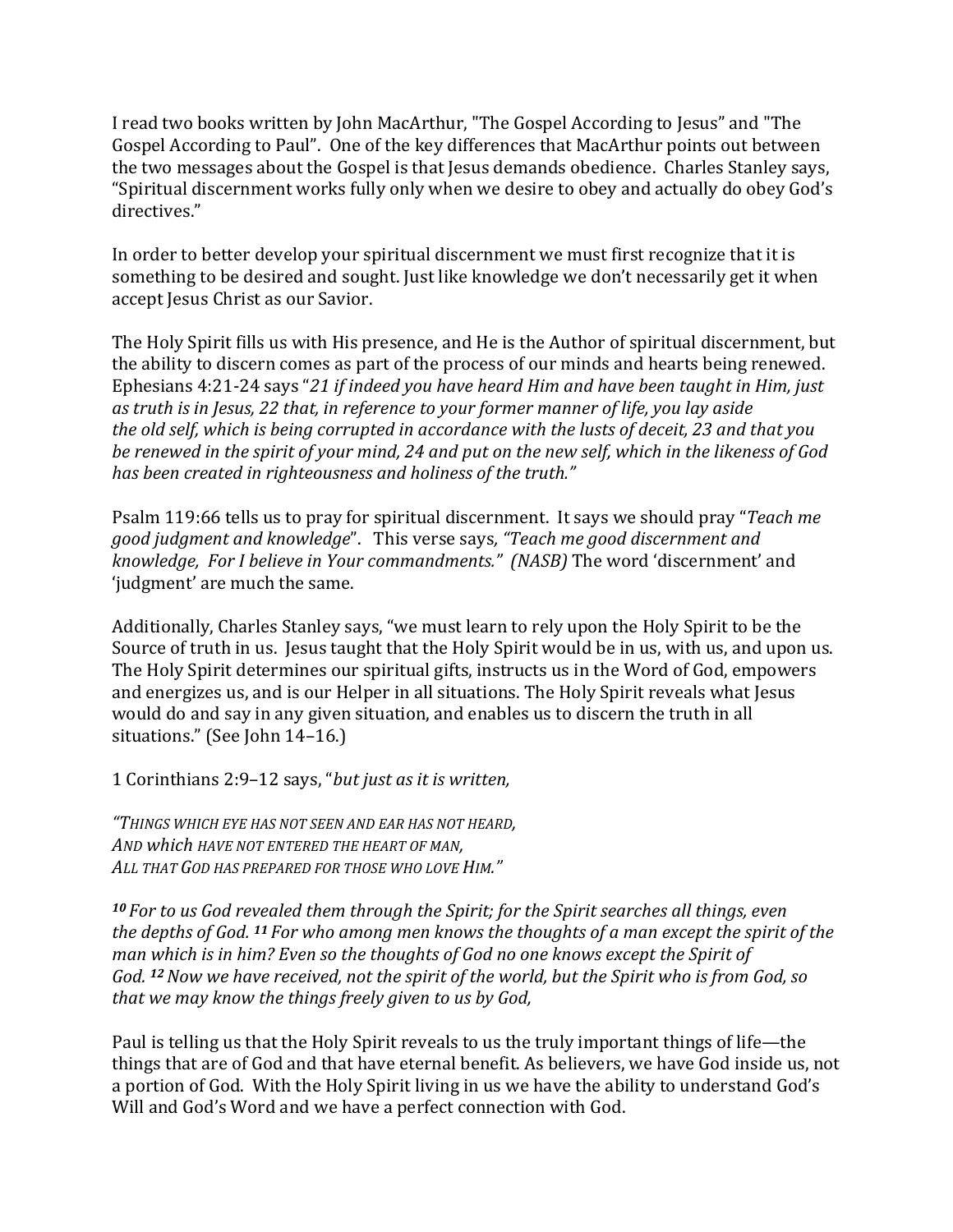Unfortunately, along with the good we get the less desired. Since the Holy Spirit lives in us, He knows our sinful motivations, attitudes, and beliefs. He will reveal to you when you sin or are about to sin.

Stanley says, "We must rely on the Holy Spirit if we truly are going to have a renewed heart and mind and be able to develop spiritual maturity so we aren't led around by the devil as if we were on his leash."

Finally, we must be willing to study the Word of God. Studying the Bible is the only way to know and understand God. You must allow the Holy Spirit to guide you in what verses to study and how to interpret them.

Psalm 119:97–105 says, *"97 O how I love Your law! It is my meditation all the day. 98 Your commandments make me wiser than my enemies, For they are ever mine. 99 I have more insight than all my teachers, For Your testimonies are my meditation. 100 I understand more than the aged, Because I have observed Your precepts. 101 I have restrained my feet from every evil way, That I may keep Your word. 102 I have not turned aside from Your ordinances, For You Yourself have taught me. 103 How sweet are Your words to my taste! Yes, sweeter than honey to my mouth! 104 From Your precepts I get understanding; Therefore I hate every false way. 105 Your word is a lamp to my feet And a light to my path.* 

At that time the Law was the Word of God. The psalmist knew the great value of God's Word in developing discernment. We are to study God's word to get understanding (v 104) and guidance (v 98) which are discernment.

Verse 105 says "*Your word is a lamp to guide my feet and a light for my path."* 

John 14:16 tells us that Jesus said "*I will ask the Father, and He will give you another Helper, that He may be with you forever;.* It told us that the Holy Spirit would be with us forever. The Holy Spirit's help in our lives is ongoing. We never fully know everything we need to know.

"Discernment is God's gift made available to every believer, but as is true for all gifts from God, we must actively receive this gift and do so by faith. We must ask God to impart His discernment and then believe that He will give it." (Stanley)